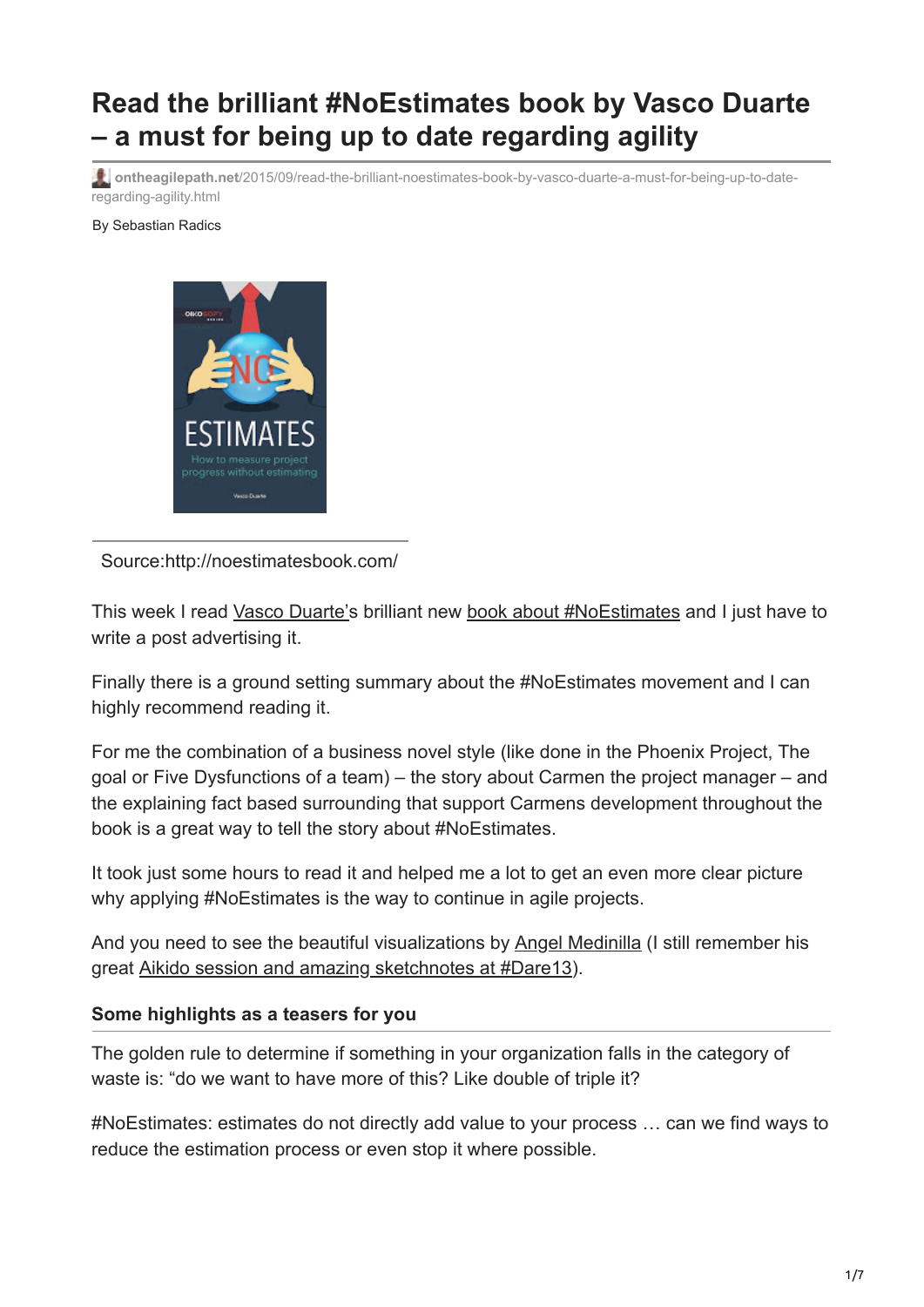Forecasting … to calculate or predict (some future event or condition) usually as a result of study and analysis of available pertinent data … we use actual data to make calculations instead of using experience and other information to guess at something.

…you don't want to triple plans, estimates, reports and proposals…

…finally dropped the estimation-based conversations to focus on throughput, cadence and flow…

…#NoEstimates is not about no estimation ever, but about the minimum amount of estimates that will do, and then look carefully at ways to reduce that need even more.

Hofstadter's Law: It always takes longer than you expect, even when you take into account Hofstadter's Law.

Parkinson's Law: Work expands so as to fill the time available for its completion.

Berard's Law: Walking on water and developing software against a written specification is easy if both are frozen.

Accidential complication (by J.B. Rainsberger): applied to #NoEstimates … you can only determine the real cost of a feature by recognizing and measuring accidental complication or – like I suggest in this book – by using the #NoEstimates approach.

…Work spends considerable more time idle and blocked by system constraints than progressing towards completion… It's these unknowable system delays that make forecasting software projects exceptionally difficult…

The harming effect when using estimations: internal politics, estimate bargaining, blame shifting, late changes.

…Software does not follow simple causality links. Rather it follows complex causality links. A complex link is for example, when a small change (like a single line) can cause a catastrophic failure… in software, an outlier may completely destroy all the effort that went into creating credible, solid estimates.

Can you predict all the significant changes you will get and the impact of those changes … "building software is like when you try to unclog the pipes in your bathroom and end up to build three more houses just to get the toilet working again"

In software there are many factors affecting performance on the job, and those factors are not predictable nor do they exhibit predictable variation… our intellectual performance is the key determining factor of our productivity and many factors affect us… when you base estimates solely on expert estimation you fail to account for many aspects that affect directly the performance of the project … then you use data from the project to update your forecast, you are factoring in all the aspects of the current project and will be able to detect when the project performance changes.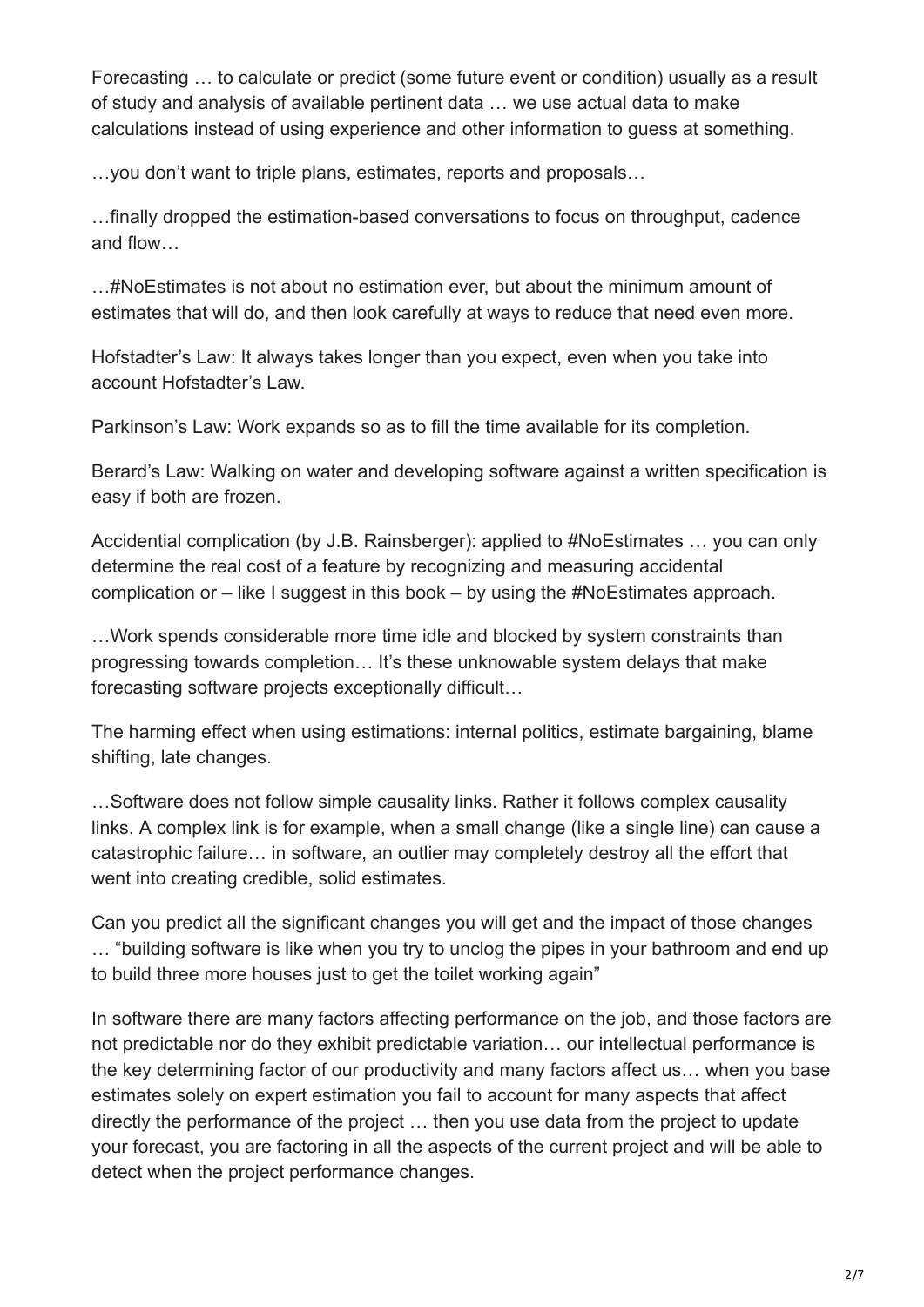You need to ask: "given the rate of progress so far, and the amount of work still left, when will the project end?" or similar "given the rate of progress, how much of the work can be finalized by date X?"

Estimates … to give or form a general idea about the value, size or cost of something … are guesses, not facts … as soon as the human mind understands this number it will likely tend to stick to it and give it the category of a fact, in an interesting form of grasping and clinging…

By asking people to reduce their standards or stay over time, you destroy their motivation because of a commitment made based on an estimate.

The start of a project is the worst time to estimate its duration or cost.

…when every task has some specific mini-buffer (padding), Parkinson's law kicks in and all tasks would expand to consume the available buffer…

…once you know which is the one single most important thing in the universe for your company right now, there is little value in knowing how much is it going to cost when compared to other items in the backlog…

…if you are able to perform this series of strategically critical experiments so quickly, then spending time trying to estimate the length or cost of each experiment is pointless...

…Identifying which features are the ones that deliver most value is therefore more important than finding which of them are small and which are big…

…estimates … cannot give you … visibility to progress and actionable information…

project driven development anti-pattern… other metrics such as quality, product market fit, speed of delivery end up being ignored in favor of being on time and budget.

…make design commitments as late as possible it the project … you have to wait until the last responsible moment; if you move too early, your enemy will spot your movement and neutralize it; but if you wait too much, your opponent will strike you…

heijunka … to reduce variability in the work where possible … by having small user stories … will help you reduce variability in task duration as well as help you identify the unexpected variability early on.

8 possible sources of variability for software teams: technology, domain or product, team composition, user and client, workload and/or focus factor, market and competitors, dependencies and specialization, waiting for availability

- Stabilize your teams and avoid constantly changing people from one team or project to another.
- Define clear priorities, reduce dependencies and allow people to work on one thing at a time, finishing it before starting a new work item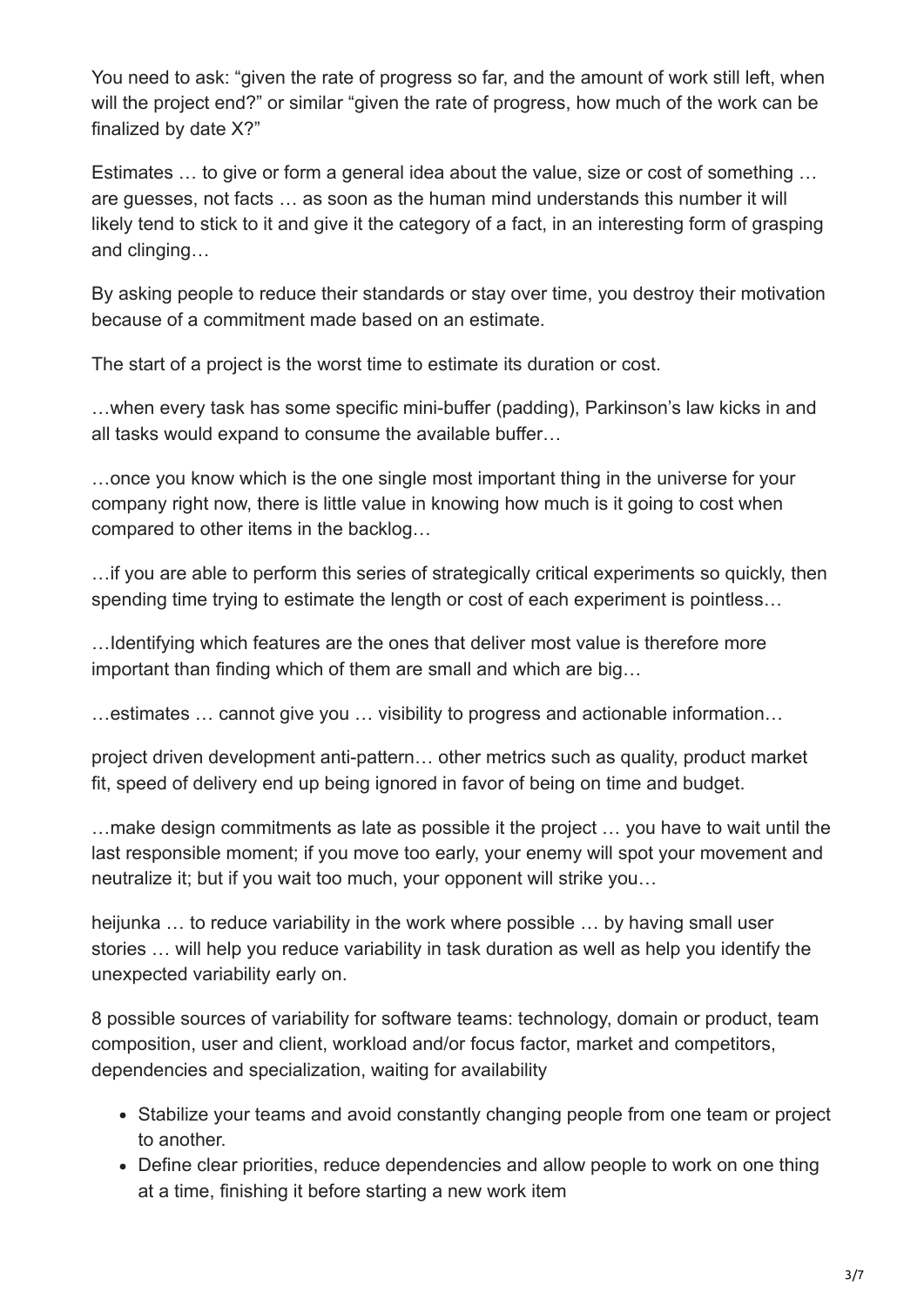- Build quality into the whole production process, do not try to inspect quality in at the end of the line…ensure that no defects are passed down to the next step in the line
- enforce cross functional groups and generalizing specialist teams
- Standardize and automate where possible
- Protect the team from outside interruptions
- Freeze scope inside iterations and allow the team to work on delivering the most important work without context switching that costs them time and takes focus away from the most important work

…when you are ready to respond quickly, no matter what your competitors come up with, you will be able to respond and adapt.

Prioritization comes before estimation.

As a consequence of estimation ... the estimations becomes the real value for a feature … because it is so easy to do first what is considered "cheaper".

Product owner … divide any project into stories of only 3 relatively small sizes … small stories are finished on one to three days, medium stories are finished on three to six days and big stories are finished in six to twelve days …

- nothing bigger than Big
- sizes in your backlog come randomly (e.g not all small stories in the beginning)
- the statistical distribution of the sizes would be constant and known over time

…the ability to slice work into "small enough" work items or stories will give you a high degree of throughput predictability…

…a better way to manage your projects is to acknowledge uncertainty, embrace change and fix the hardest constraints (time, people, resources) while letting uncertainty be managed through a variable scope.

"The best way to achieve predictable software development outcomes is to start early, learn constantly, commit late and deliver fast"

…If we batch the fixing of bugs to the end of the project – which we have to do if we take the layered approach – we will not know the real progress until we start fixing those bugs and very likely later than that…

WORKING SOFTWARE IS THE PRIMARY MEASURE OF PROGRESS.

Developer done … I've coded in what I think is the meaning of the requirement you gave me...

- verify that the developer has the same understanding as someone else (e.g. Tester, PO)
- ask the end customer if what is implemented really solves the problem that it was intended to solve

Progress in software is measured by RUNNING TESTED SOFTWARE (stories) … RTS is the only metric that reliably describes the progress in a software project #NoEstimates slicing principles:

- there should be no huge stories (bigger than half a sprint)
- several independent stories should fit into a sprint … six to twelve stories delivered in a 2 week period is a good rule of thumb

INVEST for stories – adapted…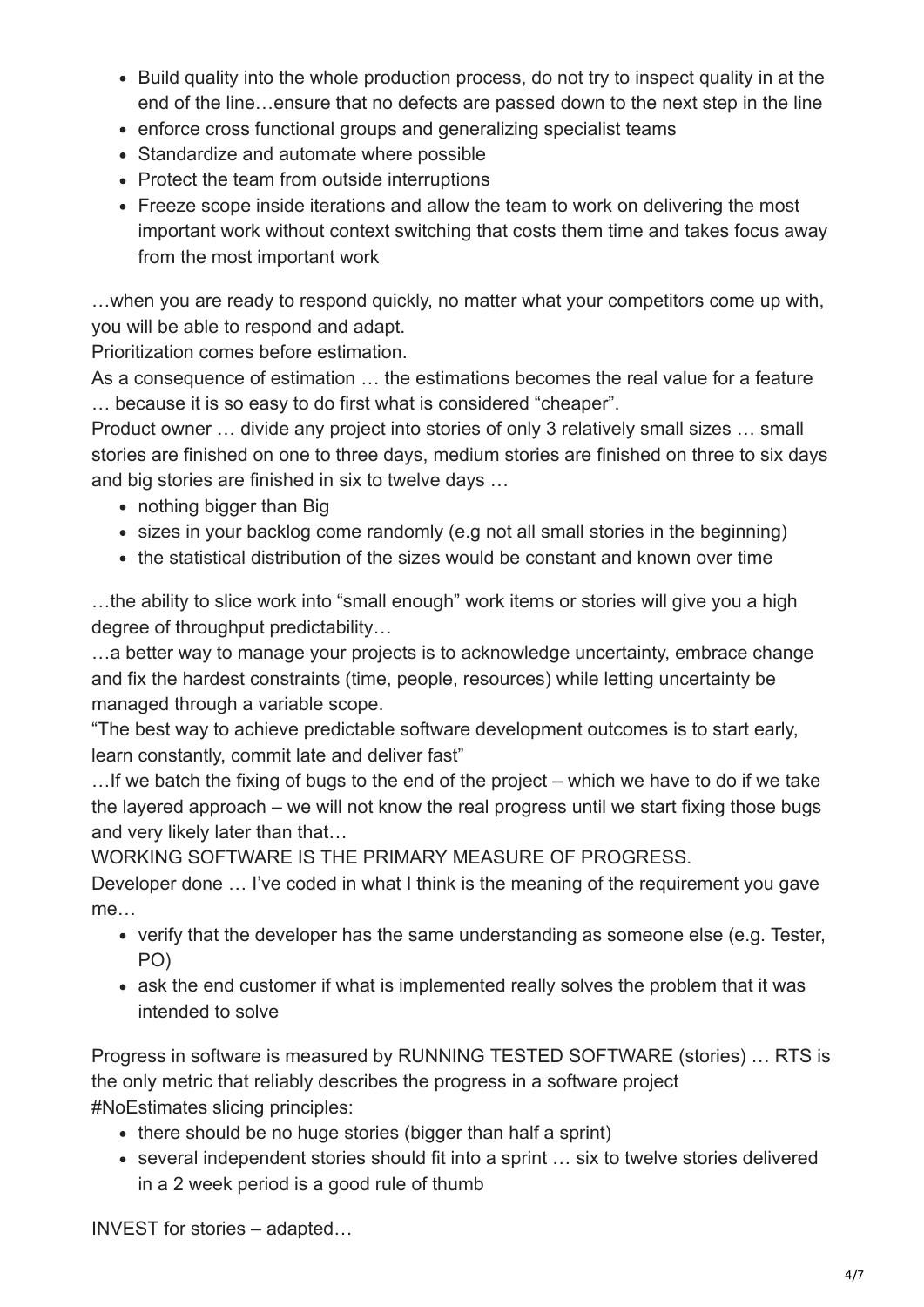- E essential (instead of estimated) … meaning that every story is absolutely required for the product to be viable
- S small (instead of specific) … small stories are well understood by the team and can be implemented in a short time frame

…I advocate that stories should be between 0,5 and 1 man days of effort…

Plotting progress based on RTS is giving a clear and verifiable progress information and actionable information.

Figure out:

- What is the most important value to be delivered by the project from the customer's perspective?
- What is the amount of work that needs to be completed in number of stories to be delivered?
- When should the next delivery of the project happen?

by asking:

- What are your intermediary deliveries going to be used for?
- When does the project need to go live with the first release?
- What does the customer expect to accomplish with that first release?
- How many and which RTS do you need to deliver until that first release?
- How many RTS have you successfully delivered during the last 2 months (the length of the project until then)?

HAVING A CONSISTENT RATE OF PROGRESS is more important than estimating a project.

Slicing of stories:

- Along functional dependencies
- to separate quick from time intensive functionality
- along user/role separation
- $\bullet$  ...

…early in the project your top priority is not to ship something meaningful to your customer, but to obtain information on capacity, throughput and backlog size…

…in my research I've normally used the progress data from 3 to 5 iterations in order to define the initial progress rate…

Features (an aggregation of stories and a valuable bigger unit for the customer) – should be given a mandatory, maximum calendar duration.

How many user stories can a team deliver on an average week (story velocity)? How many features can our project deliver on an average week (feature velocity)? The reason limiting work to a fixed time works is simple: it forces you to increase the frequency at which you collect feedback and evaluate progress.

- use multiple levels of granularity to establish flexible requirements
- use historical data to assess progress and forecast future delivery
- cost is a multiplier of time; the only real variable the project team can control actively is value (in the form of scope)

Step by step toward #NoEstimates: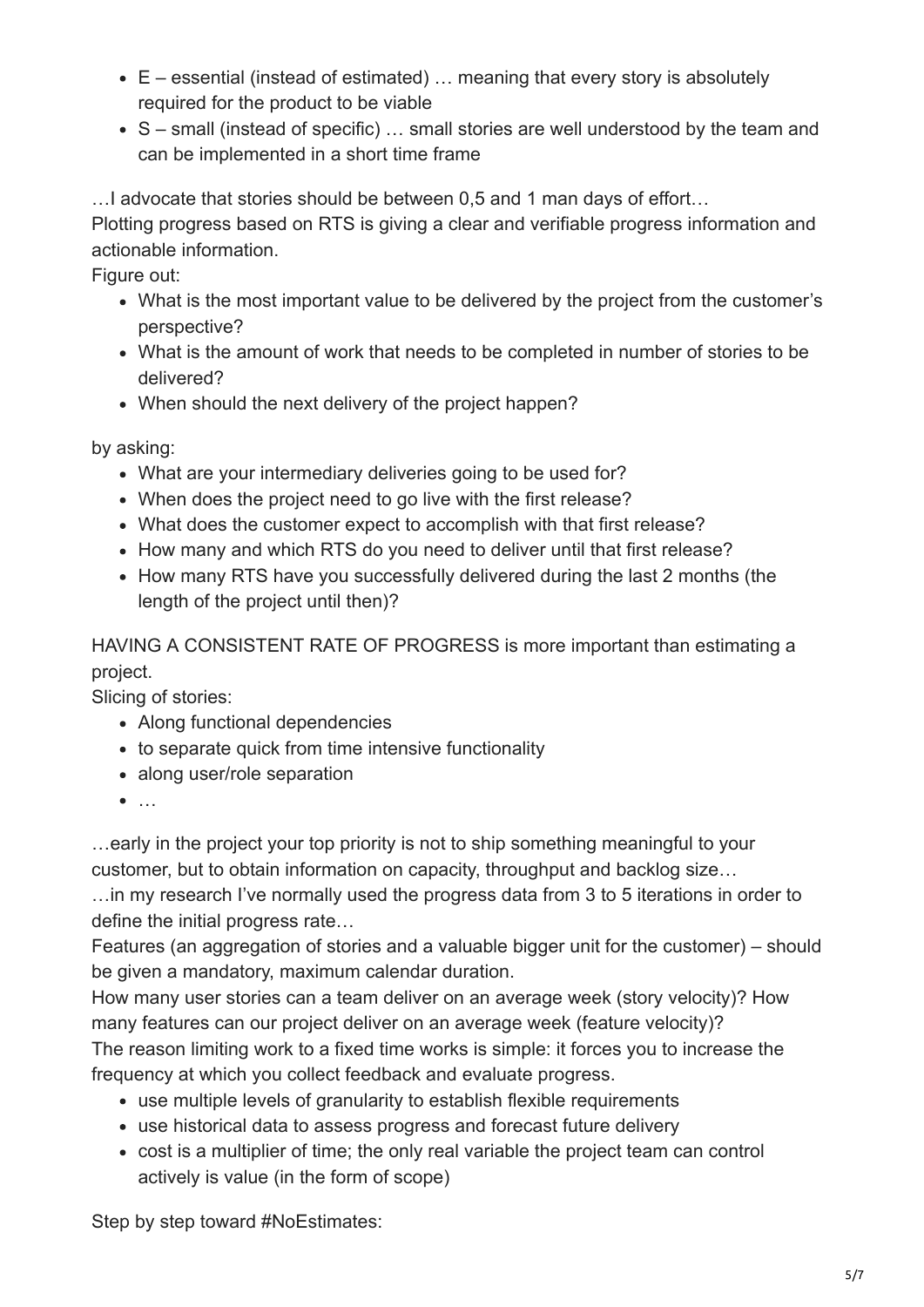- 1. Move to story points
- 2. Stop estimating tasks
- 3. Limit calendar duration of Features and Stories
- 4. If you already are using story points remove some planning poker options
- 5. Build histograms to track average duration for stories and features
- 6. Use average cycle times for stories
- 7. Finally work with stories as if they all had the same duration

…In fact, slicing stories is probably the most effective tool to manage scope and very few projects are using this approach effectively today … STORY SLICING IS THE LOST ART OF AGILE SOFTWARE DEVELOPMENT

By forecasting and showing progress very early on you are bringing the scope discussion to the first few days of the project … very few dependencies are created, unlike at the end of a project where removing some functionality may be harder than adding it in the first place…

…as we know more about the project (a feature or story) we question the need for that work and if possible remove that work…

…as you describe the scope of your project in the form of a matrix (STORY MAP), instead of a list you are able to see possible options for reducing scope much more clearly than if you only consider the list of features…

…when we slice features we create options that allow us to pro-actively manage the scope of a project… by creating different implementation options that are often implicit and non negotiable when we have larger features in the backlog…

Rolling wave forecasting allows you to adapt your plans constantly… your goal should be to make changes to the plans easier … the simple the planning process, the faster and more easily your projects will be able to accommodate the inevitable changes.

UUPS – the teasers list just became a little longer … I hope it inspired you to start reading the book and maybe share your opinions e.g. via a comment or join the discussion under #NoEstimates or #NoEstimatesBook.

**Thank you Vasco Duarte for your efforts in writing this book. It's really a great help and will bring a lot more momentum in the #NoEstimates movement.**

## **Further readings**